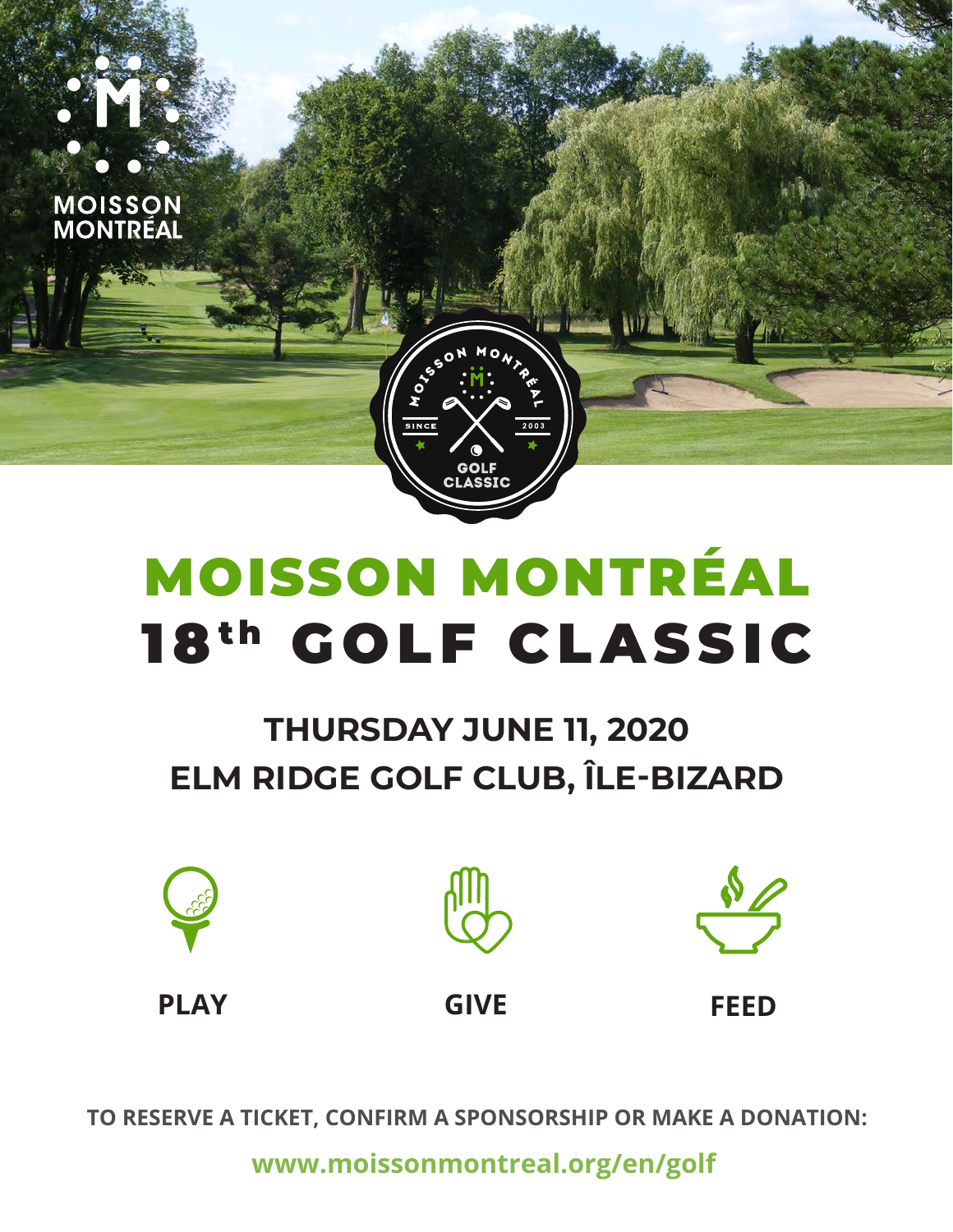



## **2020 COMMITTEE**



#### **HONORARY PRESIDENT**

While we were pleased to see a decrease in the number of people relying on food pantry and meal programs in 2019, the needs are still staggering in the metropolitan area, with close to 600,000 requests for food aid being fulfilled each month by accredited community organizations on the island of Montreal.

Every day, a team of passionate and dedicated volunteers and staff – supported by generous donors – work tirelessly to meet the needs of these organizations.

By partnering with Moisson Montréal's 18<sup>th</sup> Golf Classic, you are joining a great team united in the fight against food insecurity, as an actor of change. I am proud that Maxi and Provigo are longstanding supporters of Moisson Montréal and I invite you to join us in contributing to this great mission.

Thank you for your generosity and see you on the teeing ground!

Glenn Acton Vice President, Discount Fresh Merchandising Loblaw Companies Limited

#### **COMMITTEE MEMBERS OF THE 2020 MOISSON MONTRÉAL GOLF CLASSIC**



**Eddy Savoie Jr.** President, Construction Groupe Savoie Member of the Board of Directors





**MOISSON** MONTRÉAL **Jean-Pierre Haché** Vice President, Quality, Health and Security Bonduelle Americas Long Life

**Rémi Gilbert** Financial Planner Groupe Investors

Executive Director, Moisson Montréal

**Maggie Borowiec** Director, Philanthropy and Communications Moisson Montréal

Moisson Montréal



**Matthew Atwill-Morin** President, Groupe Atwill-Morin inc. **Richard D. Daneau**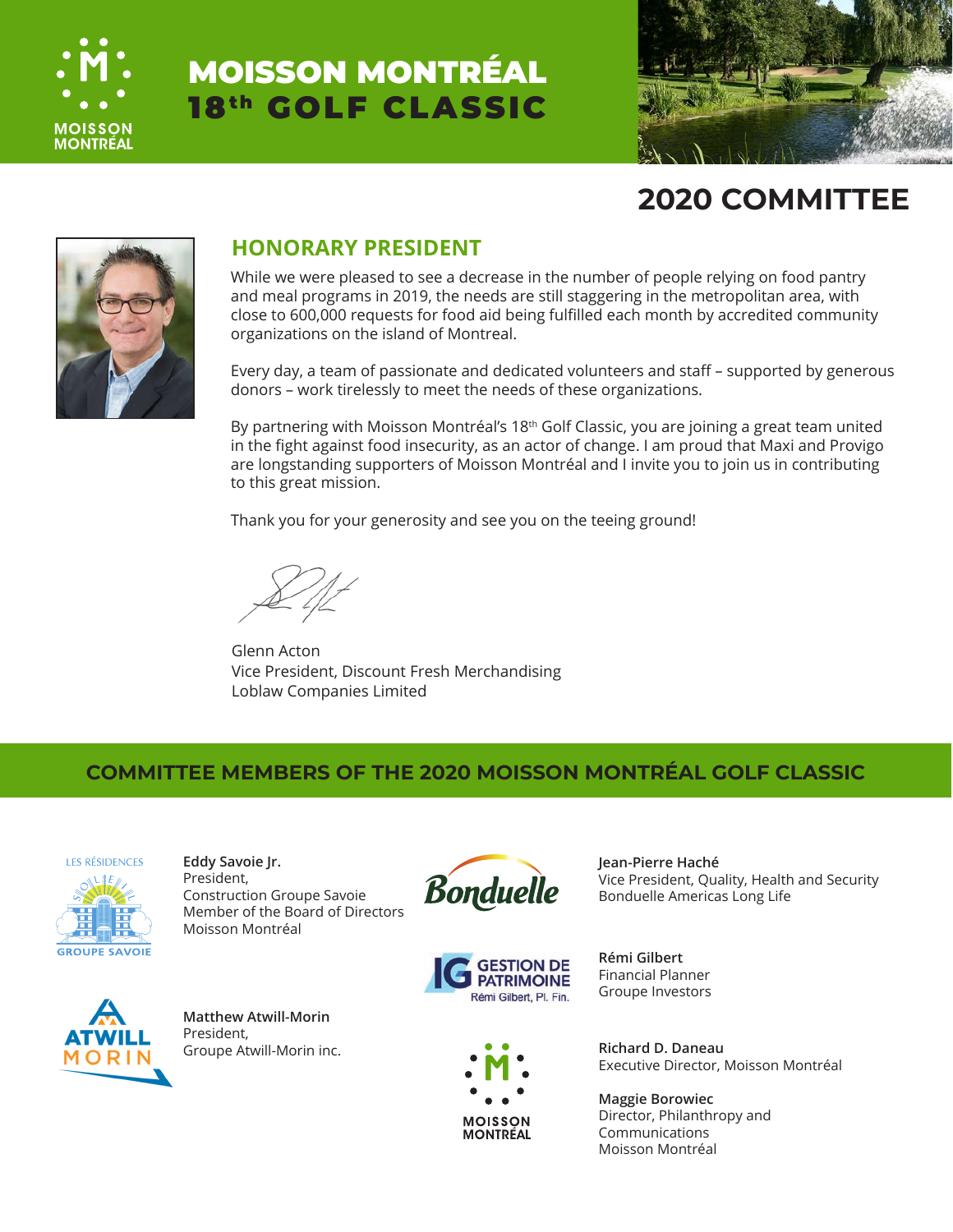



# **GOLF PACKAGES**

### **All golf packages include access to the course, one cart, brunch, 91/2, cocktail and dinner.**

| <b>VIP Foursome Package</b>                                                                                                                                                                                                                                                        | \$5000 |
|------------------------------------------------------------------------------------------------------------------------------------------------------------------------------------------------------------------------------------------------------------------------------------|--------|
| The chance to spend the day with a well-known public figure<br>$\rangle$<br>Priority departure<br>»<br>Lunch prepared by a gourmet catering service, delivered directly on the course<br>»<br>Your company logo at your foursome's tee off<br>>><br>VIP souvenir gift<br>$\rangle$ |        |
| <b>Foursome Package</b>                                                                                                                                                                                                                                                            | \$2700 |
| <b>Individual Player</b>                                                                                                                                                                                                                                                           | \$675  |
| <b>Foursome + Hole Sponsorship Package</b>                                                                                                                                                                                                                                         | \$3200 |
|                                                                                                                                                                                                                                                                                    |        |
| <b>Cocktail and Dinner only</b>                                                                                                                                                                                                                                                    | \$225  |

#### **Golf packages and sponsorships must be paid before June 11th otherwise tournament access may be denied.**

**[TO RESERVE A TICKET, CONFIRM A SPONSORSHIP OR MAKE A DONATION:](http://www.golf.moissonmontreal.org)  www.moissonmontreal.org/en/golf**



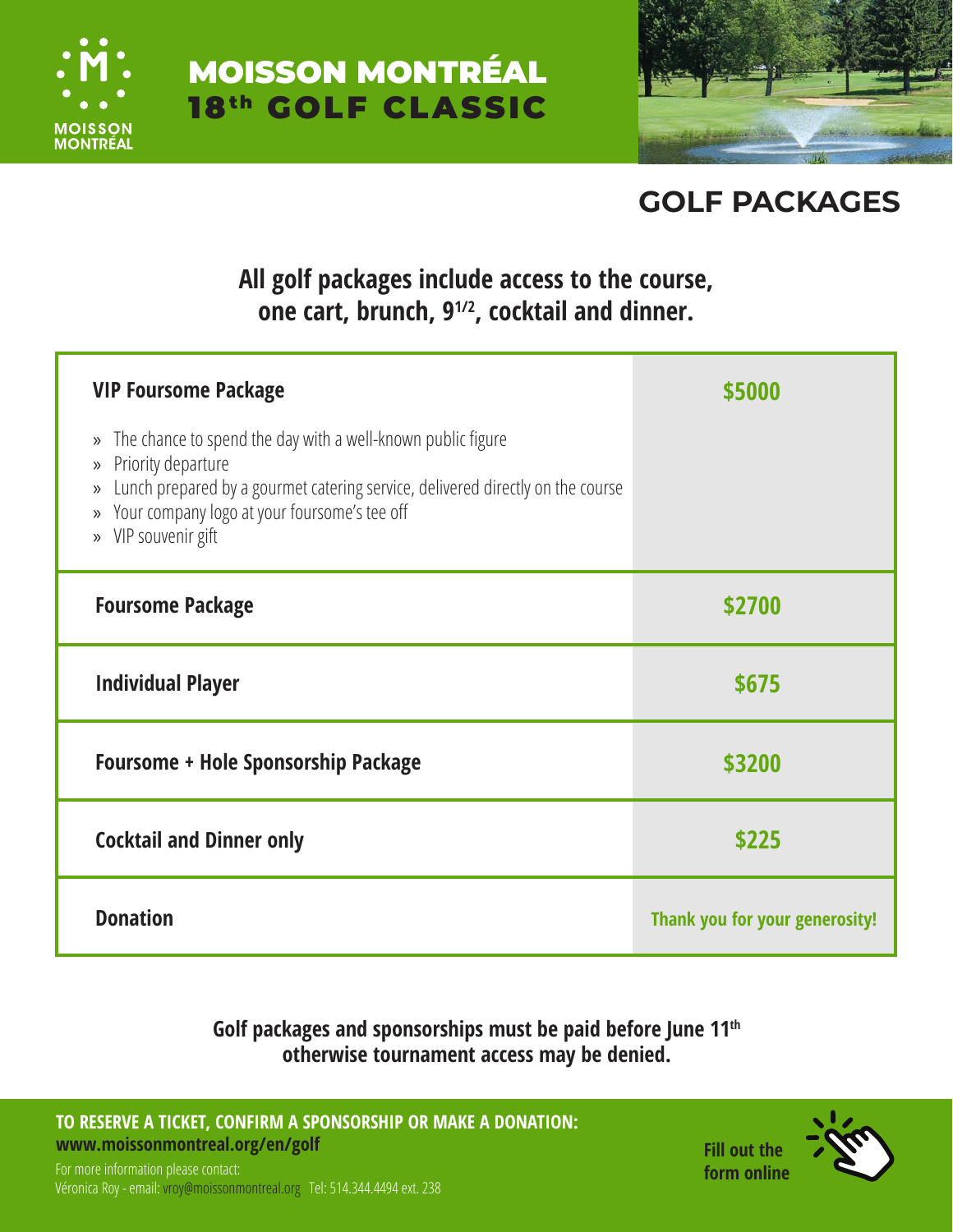



#### **SPONSORSHIP PACKAGES**

| \$8000<br><b>PLAYER'S CARTS</b><br>Visibility on both courses, on all players' carts                                                                | Giant poster of sponsors/ Program of the day/ Display on player's carts/ Projector screens at the banquet/ Mention<br>by evening's MC/ Speech at brunch, cocktail or dinner/ Menu / Evening program / 2 golf tickets + cocktail + dinner/<br>Mention in Maxi and Provigo flyers<br>Sponsorship in monetary contribution only                                                            |
|-----------------------------------------------------------------------------------------------------------------------------------------------------|-----------------------------------------------------------------------------------------------------------------------------------------------------------------------------------------------------------------------------------------------------------------------------------------------------------------------------------------------------------------------------------------|
| \$4000<br><b>REFRESHMENT CARTS</b><br>2 refreshment carts to circulate on both courses                                                              | Giant poster of sponsors/ Program of the day/ Display on refreshment carts/ Projector screens at the banquet/<br>Mention in Maxi and Provigo flyers<br>Sponsorship in monetary and product contribution<br>Option of having on site representatives to offer or present products to players (at the sponsor's expense)                                                                  |
| \$4000<br><b>BRUNCH OR COCKTAIL</b><br>1 sponsorship in each category<br>Possibility to have your product served exclusively                        | Giant poster of sponsors/ Program of the day/ Single display in hall or on course/ Projector screens at the banquet/<br>Mention by evening's MC / Speech at brunch, cocktail or dinner/ Menu / Evening program/ 2 golf tickets + cocktail +<br>dinner/ Mention in Maxi and Provigo flyers<br>Sponsorship in monetary and product contribution                                           |
| \$3000<br><b>GOLF BALLS</b><br>Logo of your company on the golf balls                                                                               | Giant poster of sponsors/ Logo in the program of the day/ Display on the field/ Projector screens at the banquet/<br>Mention by evening's MC/2 individual tickets<br>Sponsorship in monetary and product contribution<br>You must provide golf balls or production costs                                                                                                                |
| \$2000<br><b>DINNER OR DESSERT</b><br>Logo on all tables or desserts                                                                                | Giant poster of sponsors/logo in the program of the day/ Single display on the field/ Projector screens at the<br>banquet/ Mention by evening's MC/ 2 golf tickets+ cocktail + dinner/ Speech at brunch, cocktail or dinner<br>Sponsorship in monetary and product contribution<br>You must provide the raw material for the dinner or the printed chocolate plates or production costs |
| <b>\$1000 KIOSK</b><br>Possibility to have a kiosk or a poster on each<br>course                                                                    | Giant poster of sponsors/ Product tasting/ Projector screens at the banquet<br>Sponsorship in monetary and product contribution or services according to your company                                                                                                                                                                                                                   |
| <b>\$550 HOLE</b><br>Your logo at one hole on each course for<br>increased visibility                                                               | Giant poster of sponsors/ Single display on the field/ Projector screens at the banquet<br>Sponsorship in monetary contribution only                                                                                                                                                                                                                                                    |
| <b>AUCTION &amp; LUCKY BALLOONS</b><br>Offer a gift for the activities of the evening<br>Please note that promotional items will not be<br>accepted | Giant poster of sponsors/ Display in the program of the evening for the auction / Projector screens at the banquet<br>Sponsorship in product contribution only                                                                                                                                                                                                                          |
| <b>CUSTOM SPONSORSHIP</b>                                                                                                                           | Do you have a proposition for a custom sponsorship?<br>Contact Audrey Bernier at 514.344.4494 ext. 228 or via email at: abernier@moissonmontreal.org                                                                                                                                                                                                                                    |
|                                                                                                                                                     |                                                                                                                                                                                                                                                                                                                                                                                         |

# **REGISTER ONLINE:**

**[www.moissonmontreal.org/en/golf](http://www.moissonmontreal.org/en/golf)**<br>
For more information please contact:<br> **Figure 10.000 Forms** and increase contact: **[form online](https://www.imakeanonlinedonation.org/moissonmontreal/EG20/)** For more information please contact: [Véronica Roy - email: vroy@moissonmontreal.org Tel: 514.344.4494 ext. 238](http://www.golf.moissonmontreal.org)